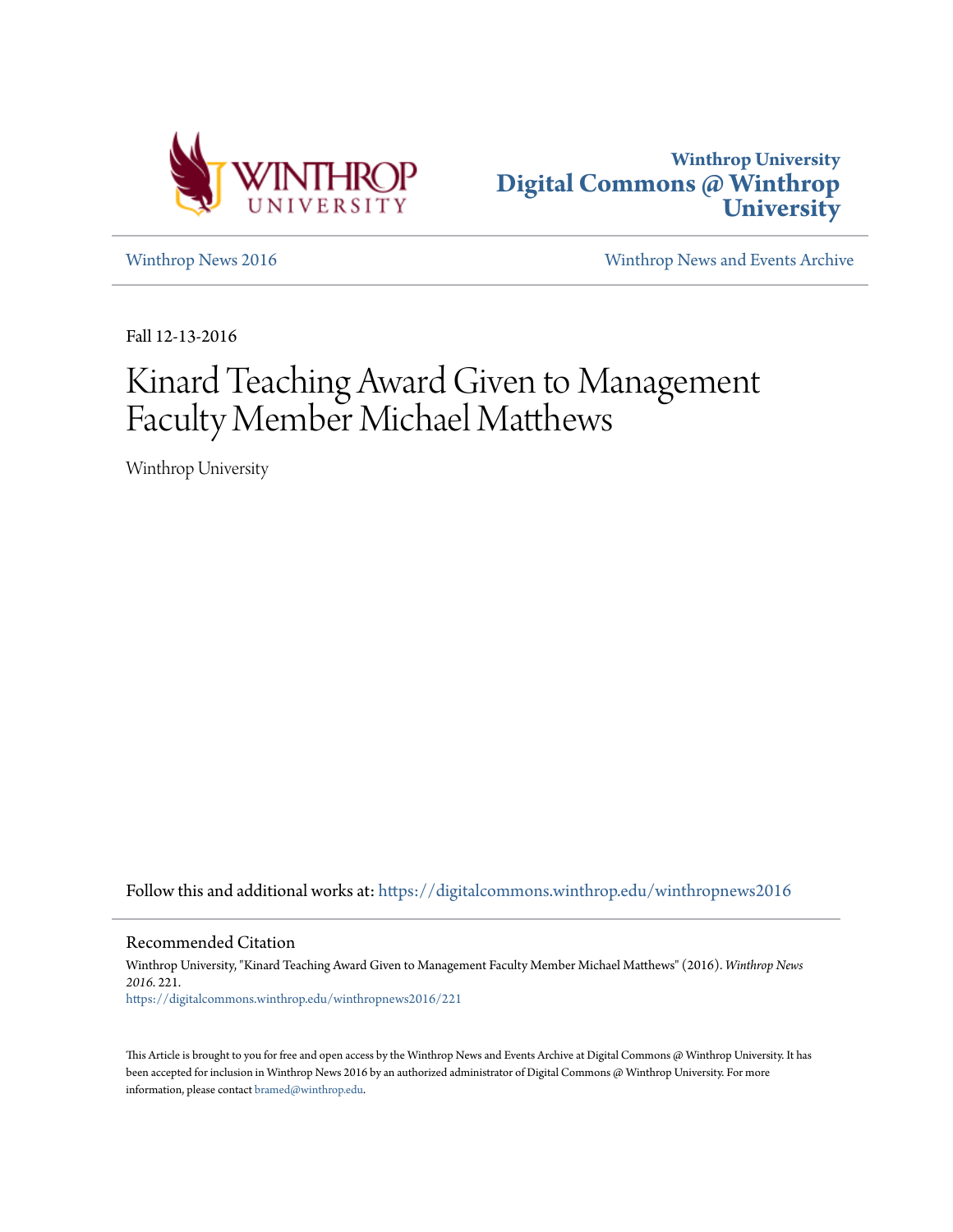All News Archives





**AFFAIRS ATHLETICS GIVING**

**ABOUT ADMISSIONS & AID ACADEMICS STUDENT**



RSS News Feeds Winthrop in the News **Kinard Given to**

12/13/2016

# **Teaching Award Management Faculty Member Michael Matthews**

## **Quick Facts**

**President Dan Mahony will present Matthews** with the 2016 James Pinckney Kinard and Lee Wicker Kinard Award for Excellence in Teaching during the 11 a.m. ceremony at the Winthrop Coliseum.

 $\blacksquare$  The Kinard Award is given annually to a faculty member who has demonstrated a dedication to teaching and is highly regarded on campus by faculty and students.



Associate Professor Michael Matthews with an undergraduate class.

ROCK HILL, SOUTH CAROLINA - Winthrop University will honor Associate Professor Michael Matthews with its top teaching award at the Dec. 17 Commencement ceremony in recognition of his many teaching and scholarship contributions to the institution.

President Dan Mahony will present Matthews with the **2016 James Pinckney Kinard and Lee Wicker Kinard Award for Excellence in Teaching** during the 11 a.m. ceremony at the Winthrop Coliseum.

The **Kinard Award** is given annually to a faculty member who has demonstrated a dedication to

teaching and is highly regarded on campus by faculty and students. Established by the Kinard family, it honors former Winthrop President James P. Kinard and his wife, Lee Wicker Kinard.

**Matthews** joined the Winthrop faculty in 2005 as an assistant professor of management and was promoted in 2009 to associate professor. He teaches healthcare management and management courses for the College of Business Administration and Human Experience courses for Winthrop's general education program. He also develops and supervises student internships in the healthcare management field.

"Dr. Matthews uses varied content, instruction, and assessments for his classes that include traditional lectures, service learning projects, current event topics, and visits by outside industry executives," said Debra Boyd, the university's provost and executive vice president for academic affairs.

One project – the **Life Blooms Eternal Campaign** started in 2010 – involved placing colorful umbrellas by the Winthrop Lake at Homecoming in partnership with Agape Hospice to help remember lost loved ones. It is now used by Agape Hospice in every market in South Carolina.

**Dean Roger Weikle** praised Matthews' contributions to the growth of student enrollments, curriculum development, healthcare program accreditation, mentoring, certificate programs, networking, private donor giving, and student placement. Matthews also served as chairperson for the university's Faculty Committee on University Priorities, one of the highest ranking on campus, and the college's Promotion and Tenure Committee.

Matthews has authored eight peer-reviewed articles in national journals and given countless